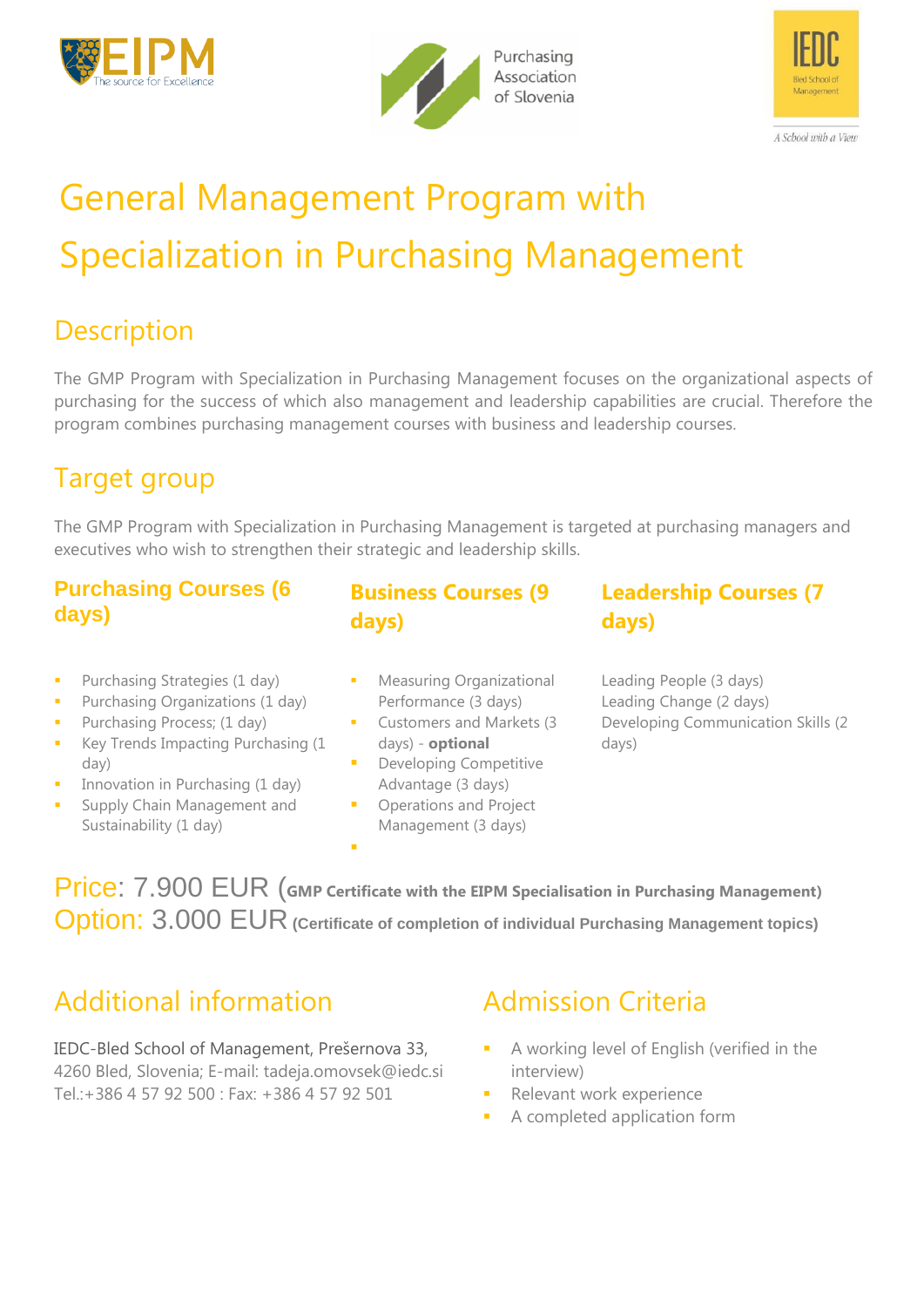# Schedule

### MODULE I – Opening of GMP and introduction on Sunday, May 7 at 18:00

| <b>Week I</b>              |                                                                    | <b>Week II</b>             |                                                                    |
|----------------------------|--------------------------------------------------------------------|----------------------------|--------------------------------------------------------------------|
| Thursday<br>May 4, 2017    | <b>Bernard Gracia</b><br><b>Purchasing Strategies</b>              | Monday,<br>May 15, 2017    | Vikas Tibrewala<br><b>Customers and Markets</b><br><b>OPTIONAL</b> |
| Friday<br>May 5, 2017      | <b>Bernard Gracia</b><br><b>Purchasing Organizations</b>           | Tuesday,<br>May 16, 2017   | Vikas Tibrewala<br><b>Customers and Markets</b><br><b>OPTIONAL</b> |
| Saturday<br>May 6, 2017    | <b>Bernard Gracia</b><br><b>Purchasing Processes</b>               | Wednesday,<br>May 17, 2017 | Vikas Tibrewala<br><b>Customers and Markets</b><br><b>OPTIONAL</b> |
| Monday,<br>May 8, 2017     | Lynn Isabella<br>Leading People                                    | Thursday,<br>May 18, 2017  | <b>Salman Mufti</b><br>Developing Competitive<br>Advantage         |
| Tuesday,<br>May 9, 2017    | Lynn Isabella<br>Leading People                                    | Friday,<br>May 19, 2017    | <b>Salman Mufti</b><br>Developing Competitive<br>Advantage         |
| Wednesday,<br>May 10, 2017 | Lynn Isabella<br>Leading People<br><b>Introduction to projects</b> | Saturday,<br>May 20, 2017  | <b>Salman Mufti</b><br>Developing Competitive<br>Advantage         |
| Thursday,<br>May 11, 2017  | <b>Danny Szpiro</b><br>Measuring Organizational<br>Performance     |                            |                                                                    |
| Friday,<br>May 12, 2017    | <b>Danny Szpiro</b><br>Measuring Organizational<br>Performance     |                            |                                                                    |
| Saturday,<br>May 13, 2017  | <b>Danny Szpiro</b><br>Measuring Organizational<br>Performance     |                            |                                                                    |

**Participants attending GMP with Purchasing Management Specialization will be awarded the GMP Certificate with the EIPM Specialization in Purchasing Management. They will also, under the mentorship of program faculty, prepare a project dealing with an important business issue from his/her company.**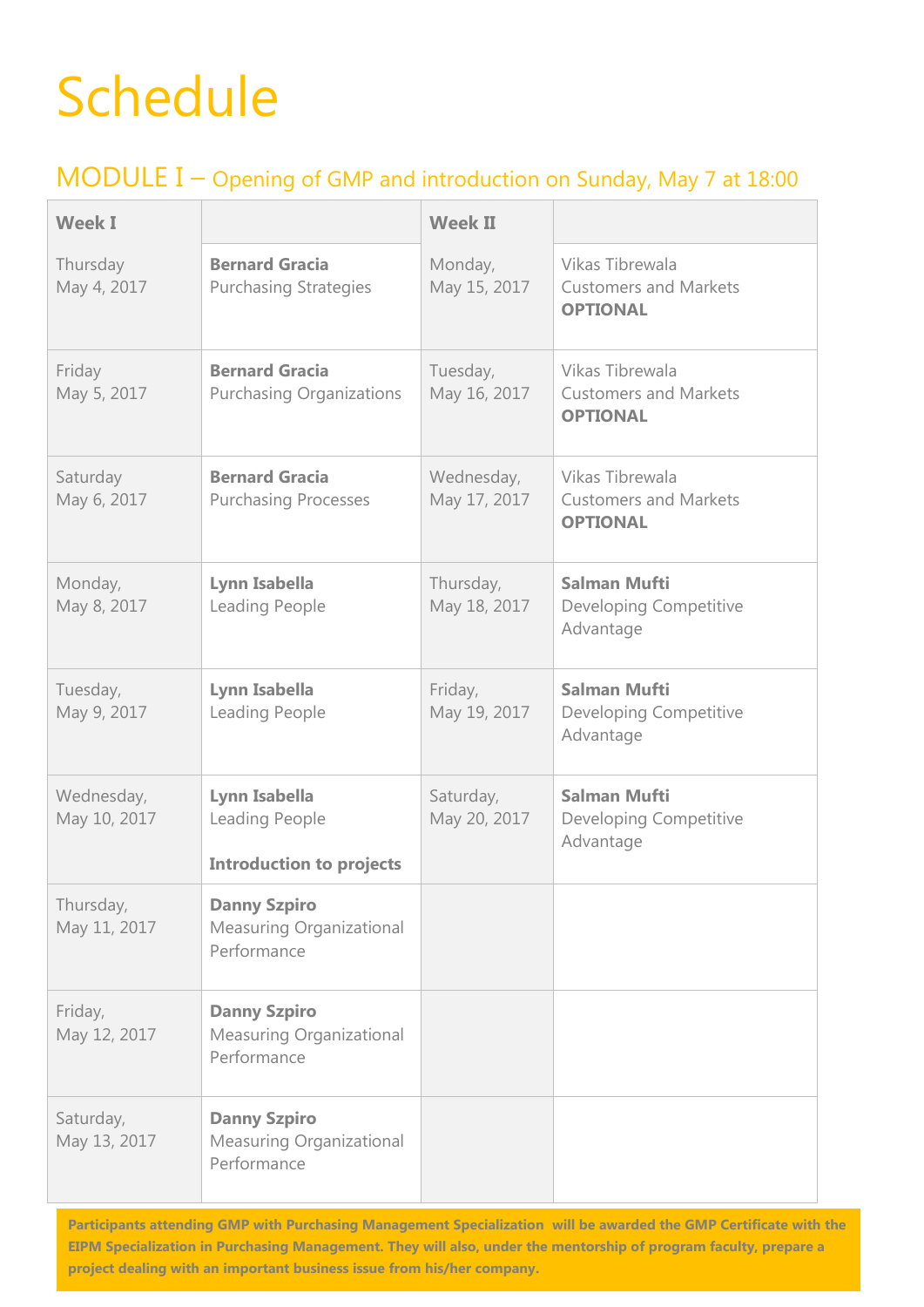### MODULE II, November 2017

| <b>Week I</b>                     |                                                                 | <b>Week II</b>                     |                                                                             |
|-----------------------------------|-----------------------------------------------------------------|------------------------------------|-----------------------------------------------------------------------------|
| Monday,<br>November 6,<br>2017    | <b>Herve Legenvre</b><br>Key Trends Impacting<br>Purchasing     | Monday,<br>November 13,<br>2017    | <b>Mani Sandher</b><br>Developing Communication<br><b>Skills</b>            |
| Tuesday,<br>November 7,<br>2017   | <b>Herve Legenvre</b><br>Innovation in Purchasing               | Tuesday,<br>November 14,<br>2017   | <b>Mani Sandher</b><br>Developing Communication<br><b>Skills</b>            |
| Wednesday,<br>November 8,<br>2017 | <b>Herve Legenvre</b><br>Innovation in Purchasing               | Wednesday,<br>November 15,<br>2017 | <b>Nenad Filipović</b><br>Leading Change                                    |
| Thursday,<br>November 9,<br>2017  | <b>Nick Wake</b><br><b>Operations and Project</b><br>Management | Thursday,<br>November 16,<br>2017  | <b>Nenad Filipović</b><br>Leading Change                                    |
| Friday, November<br>10, 2017      | <b>Nick Wake</b><br><b>Operations and Project</b><br>Management | Friday,<br>November 17,<br>2017    | Project Presentations with<br>Mentors<br>Wrap-up and graduation<br>ceremony |
| Saturday,<br>November 11,<br>2017 | <b>Nick Wake</b><br><b>Operations and Project</b><br>Management |                                    |                                                                             |

#### PARTICIPANTS' TESTIMONIALS

"IEDC GMP program is an exceptional experience. Topics, cases and all explanations from professors & lecturers are just the best. Their up to date knowledge and experiences are among most important things they can give you. Nevertheless the student networking must not be forgotten. A lot of practical experiences and tools used were shared between us. I highly recommend GMP program to anyone who wants to widen his/her knowledge and mind. Step out from daily routine and see your business from other perspective!" **Uroš Zupančič, Adria Mobil d.o.o.**

»GMP took place in a friendly and welcoming atmosphere. The whole course really made me think wider, it opens new perspective on business. I recommend it.« **Manca Arbajter, Krka d.d.**

»GMP program provided me with an insight into certain areas of business previously unknown to me. Moreover, it gave me an opportunity to network, learn through practical experience and the confidence to make future business decisions on a firmer basis. Through the mixture of cultures, views and knowledge present at the program I recognized business is not only about resources, products and companies but is translated into every day life throughout relationships and connections established between people. **Mateja Kastrevc, Adria Mobil d.o.o**«